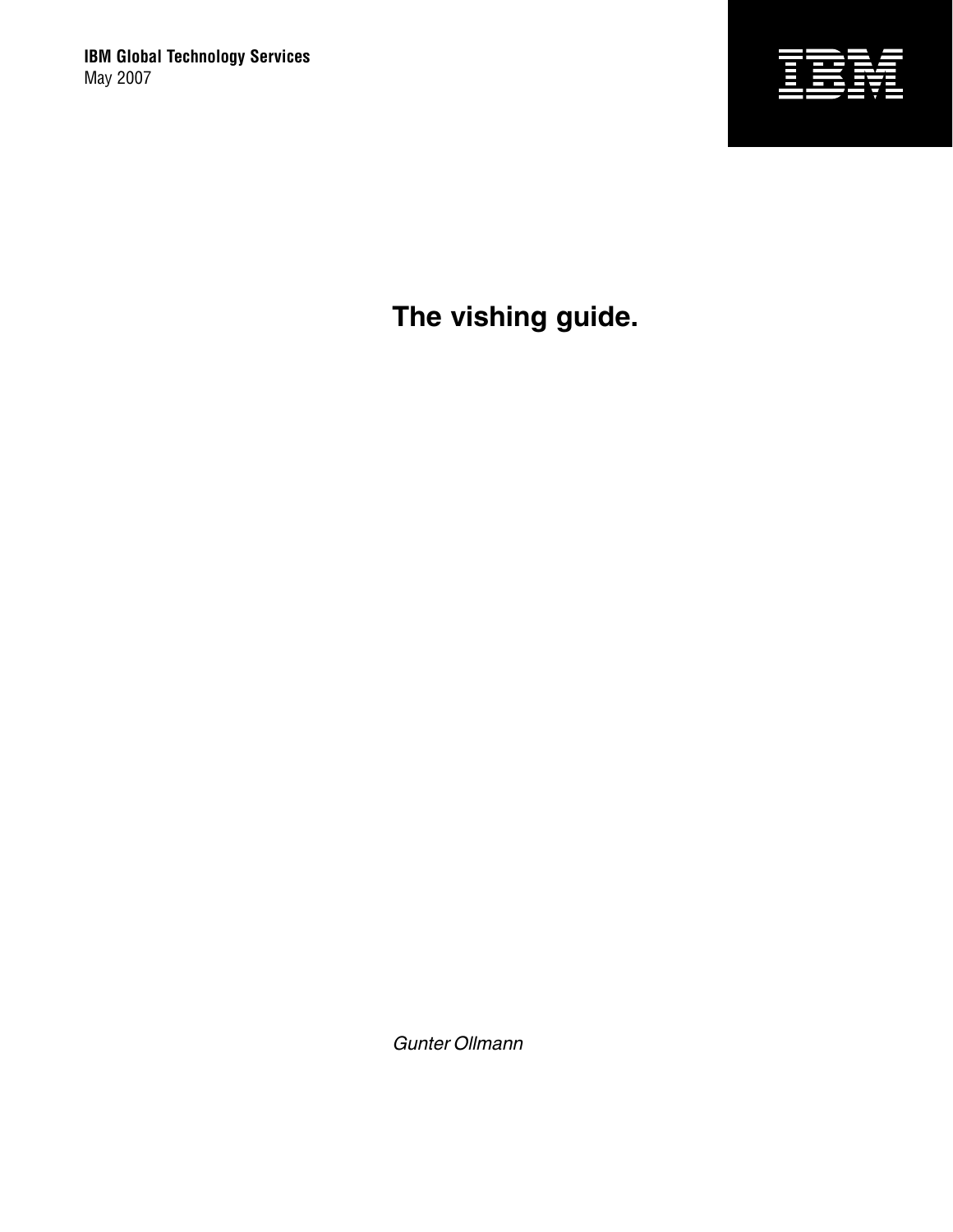### **Contents**

## *2 Executice summary*

- *3 What is vishing?*
- *5 Attack vectors*
- *6 Initiating the attack*
- *15 Conclusions*

### **Executive summary**

Many of today's widespread threats rely heavily on social engineering techniques used to manipulate people into performing actions or divulging confidential information—to leverage and exploit technology weaknesses. For example, "phishing" is perhaps the most commonly exploited threat currently plaguing the Internet and its users. At one point, phishing referred exclusively to the use of e-mail to deliver messages whose purpose was to persuade recipients to visit a fake Web site designed to steal authentication details. Phishing has increasingly developed into a broader category of threats that rely on social engineering to cause a message recipient to perform auxiliary activities that enable the phisher to conduct the second phase of the attack. Phishers rely on numerous Internet messaging systems to propagate their attacks. As such, many similar-sounding threats have been named based on the messaging system being used—each with its own nuances and target audiences. The following threats are all subcategories of the phishing threat:

- "Pharming" is the manipulation of Domain Name Server (DNS) records *to redirect victims.*
- "Spear phishing" consists of highly targeted attacks.
- *• "Smishing" uses Short Message Service (SMS) on mobile phones.*
- *• "Vishing" leverages Internet Protocol (IP)–based voice calling.*

This white paper specifically examines vishing and provides an analysis of current and future vectors for this particular attack.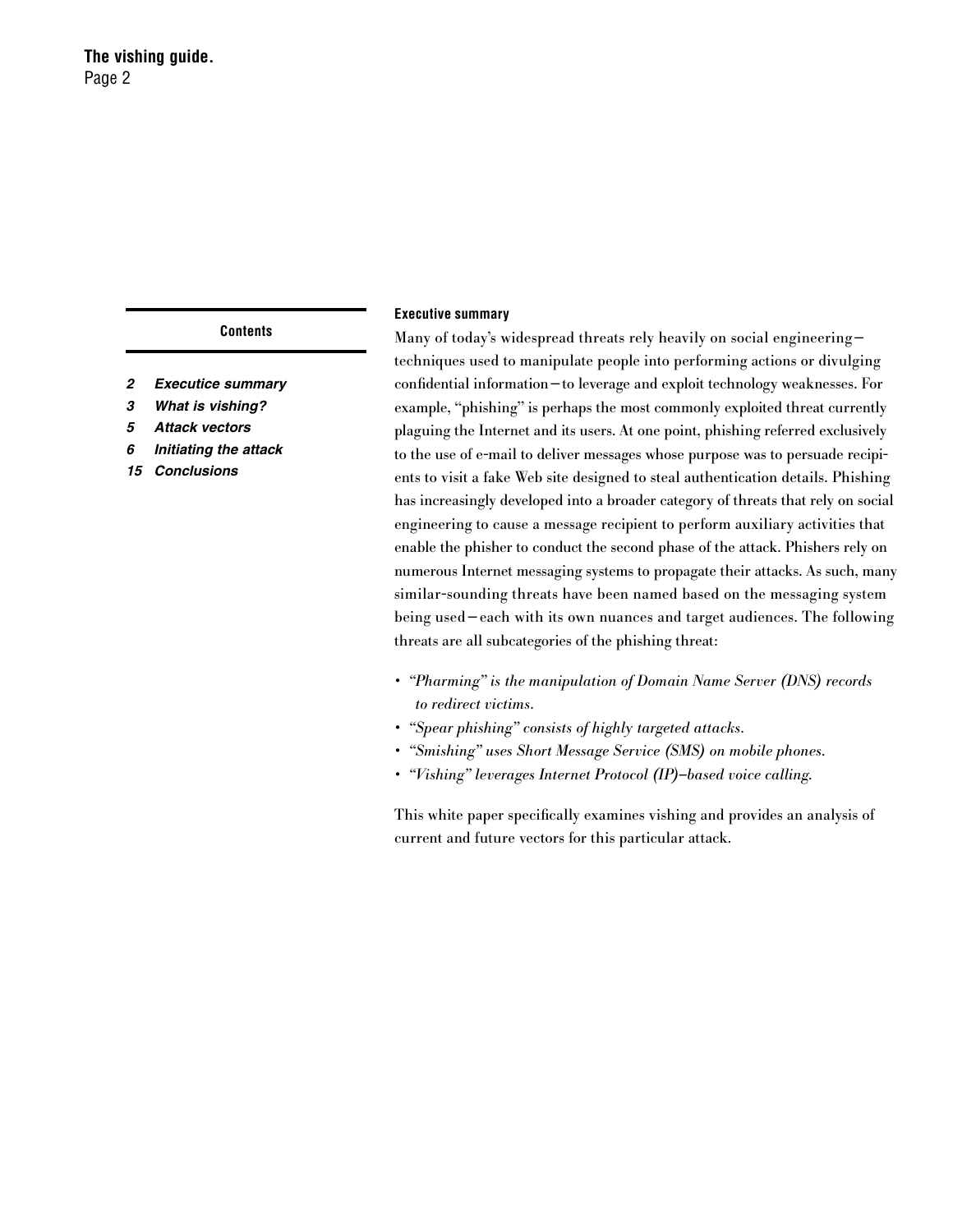### **What is vishing?**

Vishing is the practice of leveraging IP-based voice messaging technologies (primarily Voice over Internet Protocol, or VoIP) to socially engineer the intended victim into providing personal, financial or other confidential information for the purpose of financial reward. The term "vishing" is derived from a combination of "voice" and "phishing."

The use of landline telephony systems to persuade someone to perform unintended actions has existed since the birth of the telephone. Who didn't make prank phone calls as a child? However, landline telephony services have traditionally terminated at a physical location known to the telephone company and could therefore be tracked back to a specific bill payer. The recent massive increase in IP telephony has meant that many telephone services can now start or terminate at a computer anywhere in the world. In addition, the cost of making a telephone call has dropped to a negligible amount.

This combination of factors has made it financially practical for phishers to leverage VoIP in their attacks. Vishing is expected to have a much higher success rate than other phishing vectors because:

- Telephone systems have a much longer record of trust than newer, *Internet-based messaging*
- *A* greater percentage of the population can be reached via a phone call *than through e-mail*
- There is widespread adoption and general acceptance of automated *phone validation systems*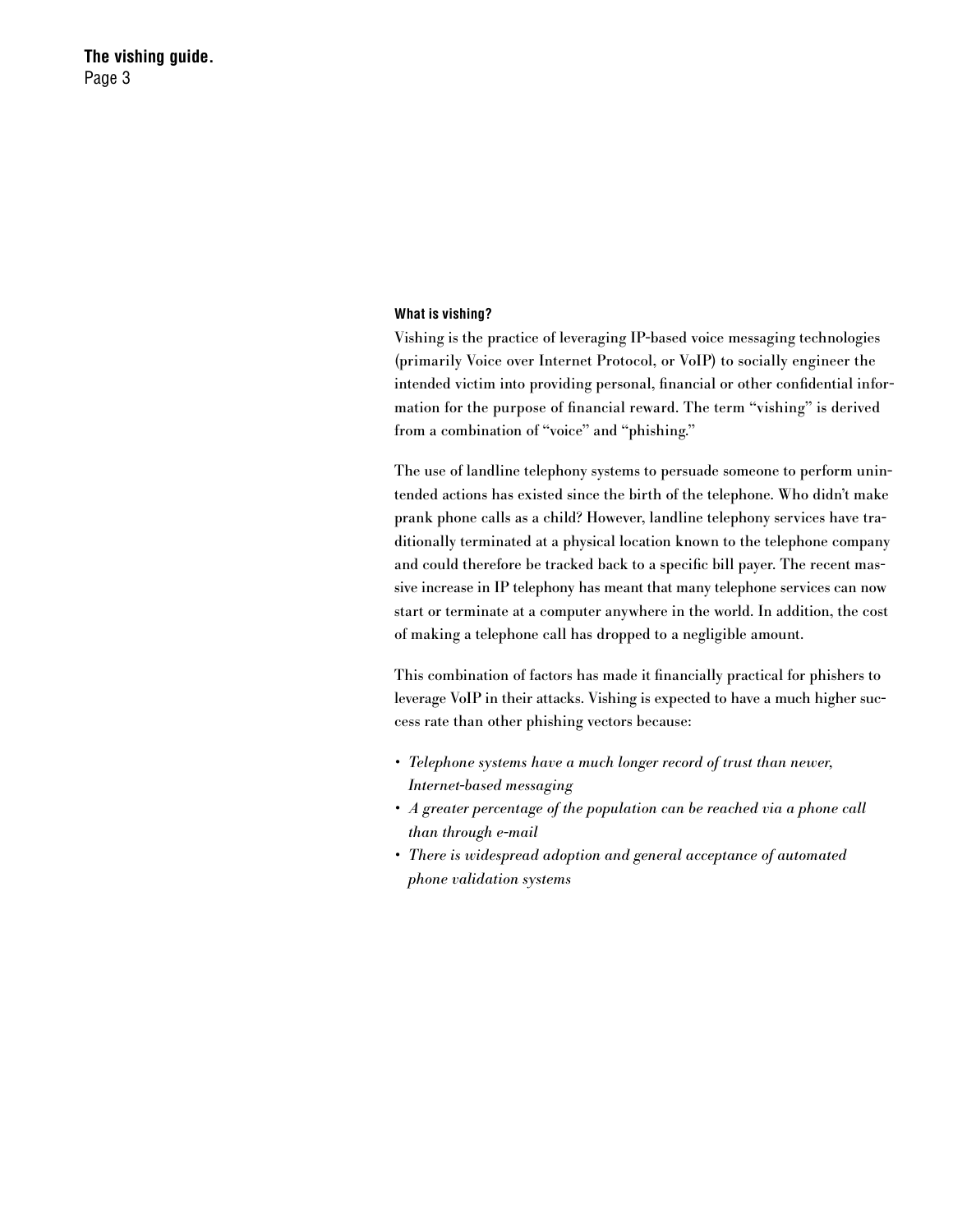- The telephone makes certain population groups, such as the elderly, *more reachable*
- *Timing of message delivery can be leveraged to increase odds of success*
- The telephone allows greater personalization of the social engineering message
- Increased use of call centers means that the population is more accepting of strangers who may have accents asking for confidential information.

## Valuable data

Although there are multiple vectors for the phisher to conduct a vishing attack, it is important to understand the types of data that are most easily gained by the attacker leveraging IP telephony services. Typically, numeric information is more easily submitted by the victim when responding to a vishing attack using a mobile handset.

The most valuable information to the phisher is likely to be:

- *Credit card details (including expiration data and card security codes)*
- *Account numbers and their corresponding personal identification numbers (PINs)*
- *• Birthdays*
- *• Social Security numbers*
- *• Customer loyalty card numbers*
- Passport numbers.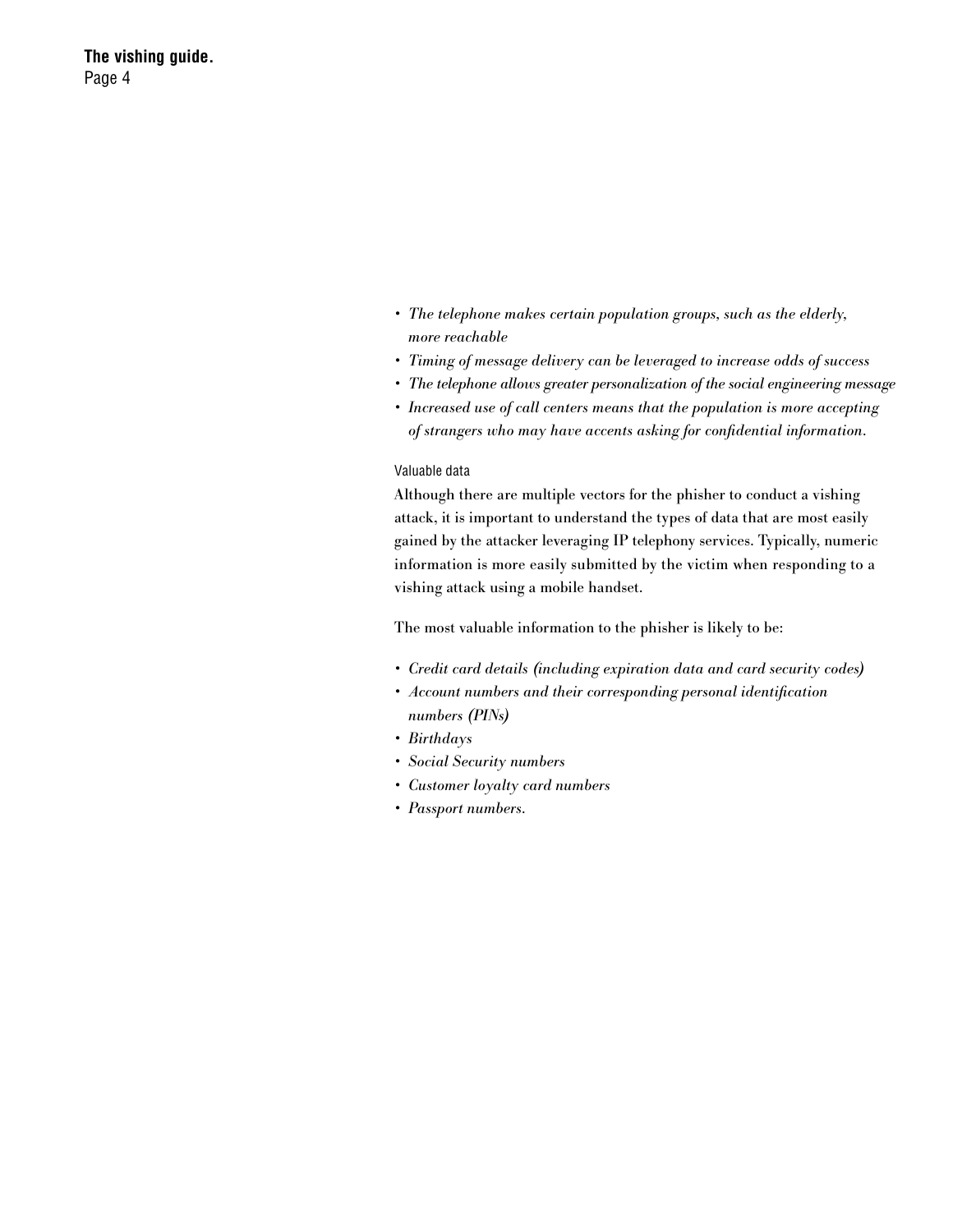> The most profitable uses of the information gained through a vishing attack include:

- *• Controlling the victims' financial accounts*
- *• Purchasing luxury goods and services*
- *• Identity theft*
- *• Making applications for loans and credit cards*
- *• Transferring funds, stocks and securities*
- *• Hiding criminal activities, such as money laundering*
- *• Obtaining personal travel documents*
- *• Receiving government benefits.*

# **Attack vectors**

IP telephony opens a number of unique doors to any malicious attacker but lends itself strongly toward phishing attacks because of its social and technological reach. In particular, the characteristics that make IP telephony appealing to a phisher include:

- The ability to reach any phone number from any location in the world
- The minimal cost to make or receive calls
- The ability to mask or impersonate caller ID information
- The ease of automating calling tasks (e.g., war dialing)
- The complexity of parsing voice messages for banned words and phrases
- The capability to use proxies to route traffic internationally, thereby *obfuscating the true source of the attacks*
- Access to malware such as bot agents to propagate and scale message delivery.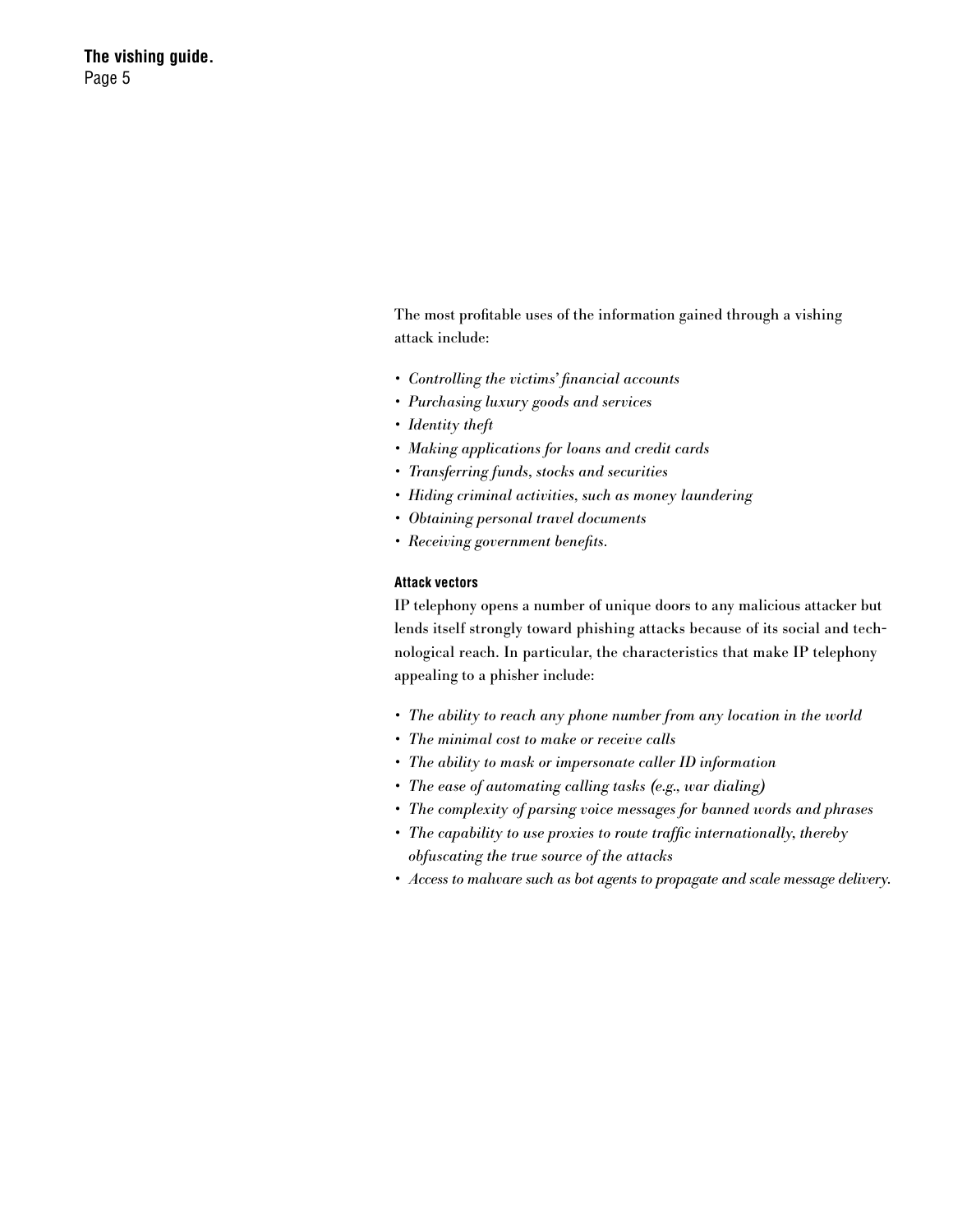### Automated data harvesting

Vishing scams will often use automated systems to harvest victim data. The types of automated technologies available to phishers include the following:

- Automatic recognition of tonal key presses As vishing victims enter their *confidential data through their phones' numeric keypads, the key tones are automatically converted and stored as digital numbers.*
- *Automatic voice recognition-Voice recognition technologies have reached* an advanced level and can be acquired for very little money. Therefore, a *phisher is not restricted to numeric data and may acquire other details, such as name and address.*

## **Initiating the attack**

The phisher can initiate a vishing attack using a variety of methods, each of which lends itself to a particular audience and exploit vector. The primary methods for delivering the initial socially engineered message include:

- *• Internet e-mail*
- Mobile text messaging
- *• Voicemail*
- Live phone call.

Note that fax services are not currently available in a VoIP environment. In the near future, emerging protocols that support the sending and receiving of fax messages over VoIP will be ratified and will undoubtedly serve as another vishing delivery platform.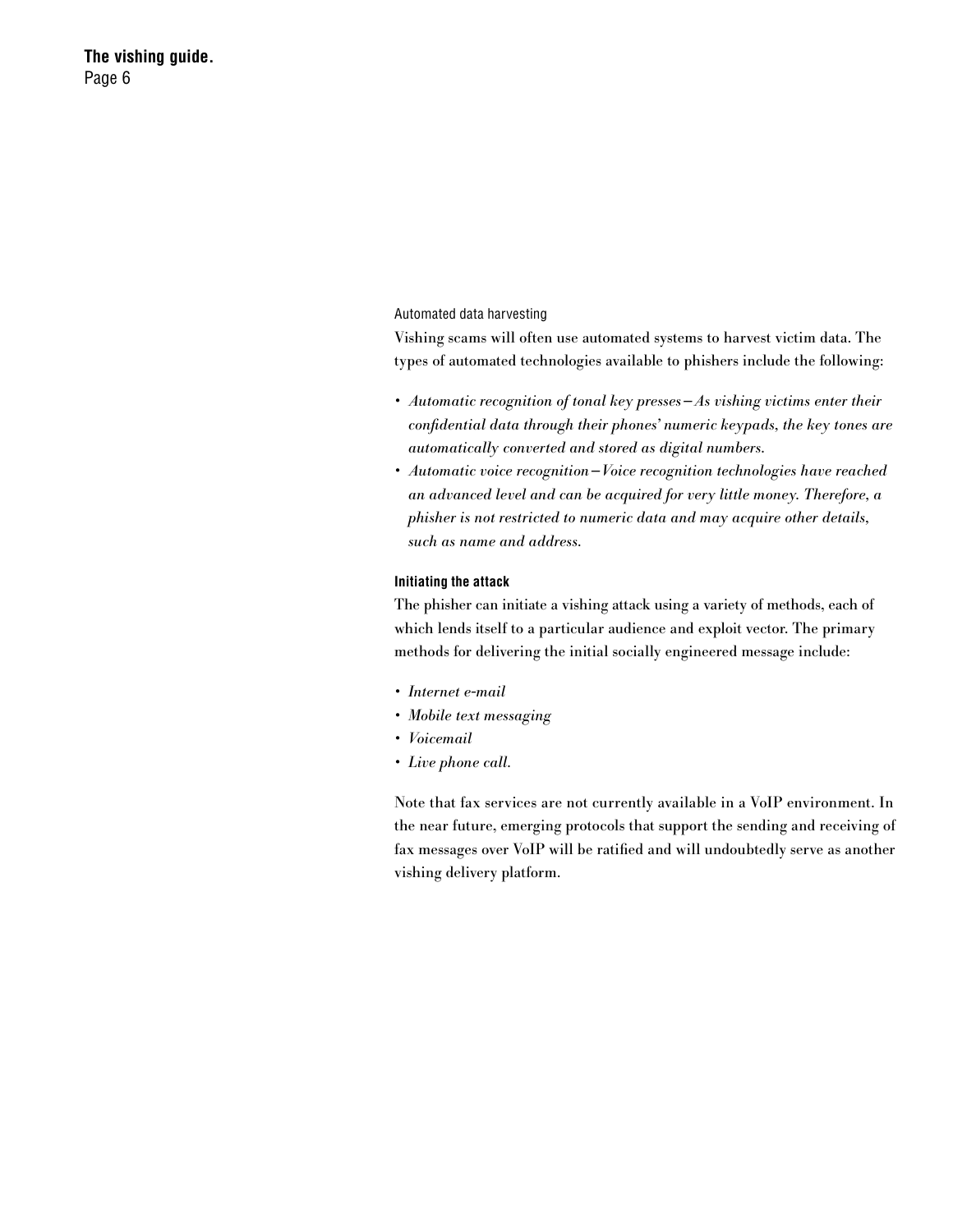#### Internet e-mail

In some attack scenarios, victims receive an e-mail that invites, solicits or provides an incentive to call a phone number owned by the phisher. The e-mails are almost identical to the classic phishing attacks that instruct the message recipient to click on an embedded URL that takes the victim to a fake Web site to steal authentication credentials. However, in this case, the victim dials the number, and an automated voice prompts the caller to provide authentication information.

For example, the potential victim receives an e-mail such as the following:

Dear customer,

We've noticed that there have been three unsuccessful attempts to access your account at [name of local bank].

To secure your accounts and protect your private information, [name of local bank] has locked your account. We are committed to making sure that your online transactions are secure.

Please call us at [phone number with local area code] to verify your account and your identity.

 Sincerely,

[Name of local bank]

Online customer service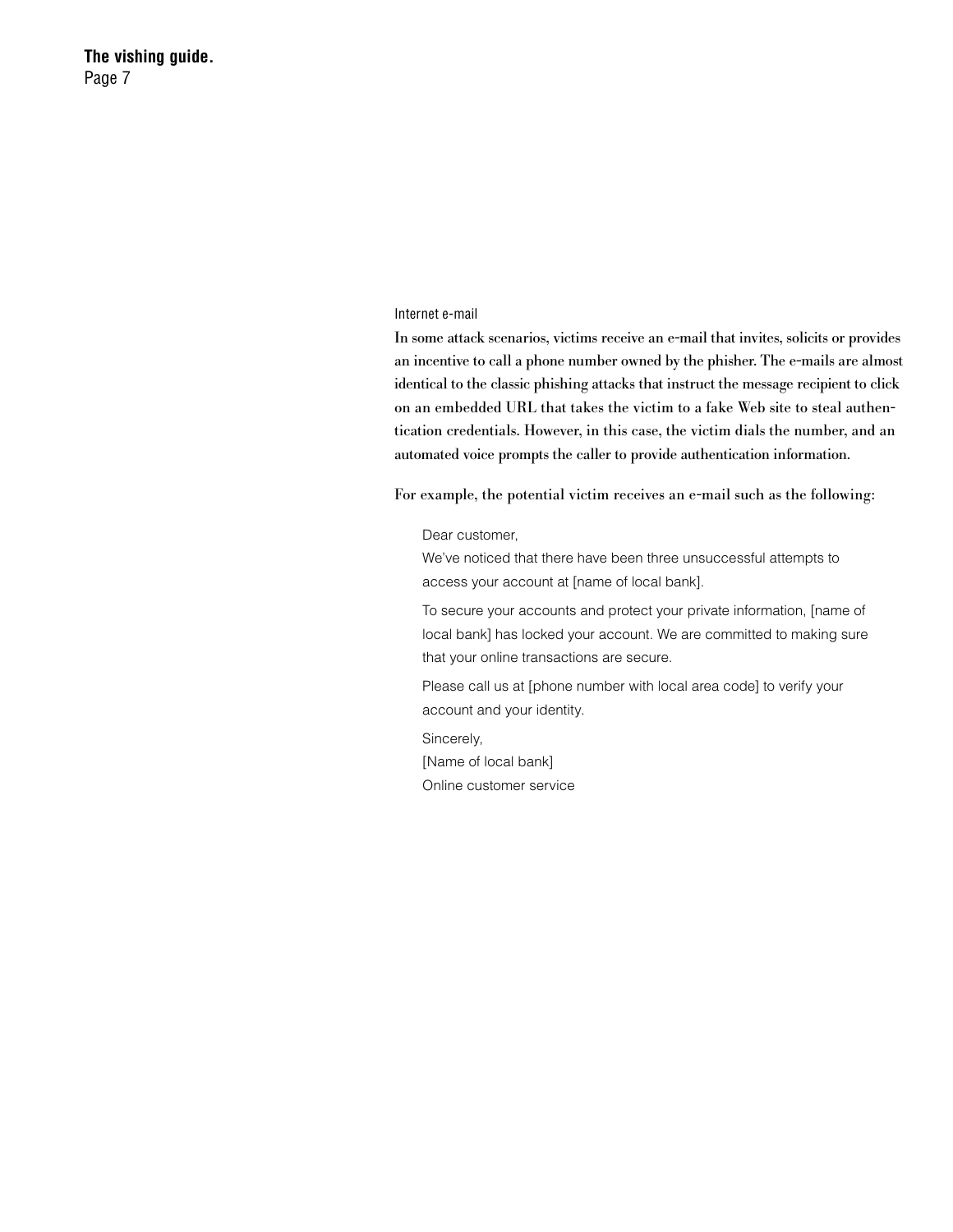> The socially engineered victim then dials the number. He may hear something such as this: "Thank you for calling [name of local bank]. Your business is important to us. To help you reach the correct representative and answer your query fully, please press the appropriate number on your handset." The victim is then presented with the following options:

- *• Press 1 if you need to check your banking details and live balance.*
- *• Press 2 if you wish to transfer funds.*
- *• Press 3 to unlock your online profile.*
- *• Press 0 for any other query.*

Regardless of what the caller presses, the automated system prompts him to authenticate himself. He may hear something like, "The security of each customer is important to us. To proceed further, we require that you authenticate your identity before proceeding. Please type your bank account number, followed by the pound key." The caller enters his bank account number and hears the next prompt: "Thank you. Now please type your Social Security number, followed by the pound key." The caller enters his Social Security number and again receives a prompt from the automated system: "Thank you. Now please type your PIN, followed by the pound key." The caller enters his PIN and hears one last prompt from the system: "Thank you. We will now transfer you to the appropriate representative."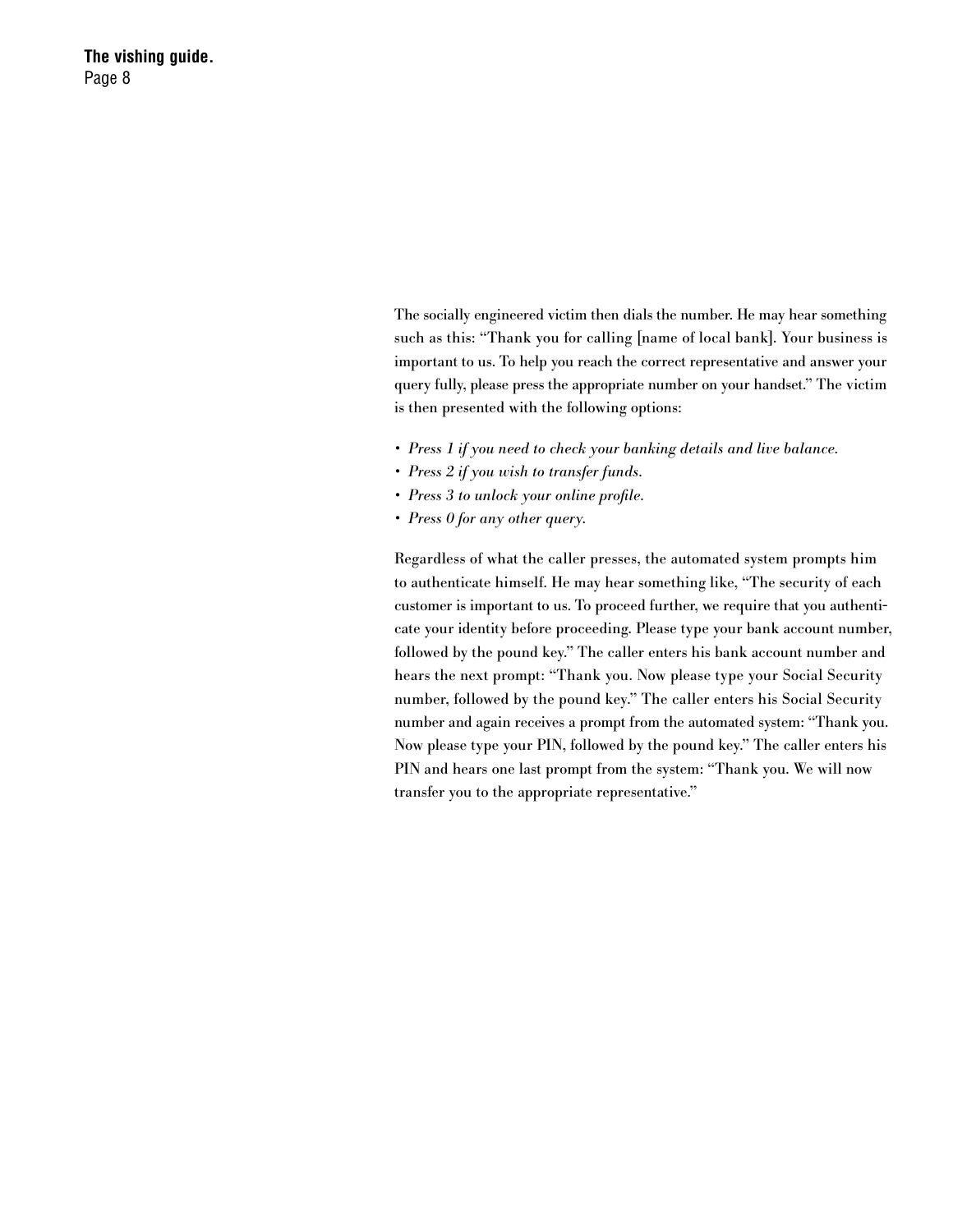> At this stage, the phone call is dropped, and the victim thinks there was something wrong with the service. Alternatively, the vishing attack may redirect the victim to the real customer service line, and the victim is never aware that his authentication was appropriated by the phisher.

#### Mobile text messaging

Related closely to the Internet e-mail initiation vector, the phisher may also use small messages over mobile protocols such as SMS and Multimedia Messaging Service (MMS) to invite, solicit or provide an incentive to the potential victim to either phone a number or respond to the text message using SMS or MMS.

For example, the potential victim receives an SMS message such as the following, which instructs her to dial the phisher's number:

Automatic credit watch alert! A new line of credit has been established for you at [well-known retailer]. If this is an unauthorized application, please call [phone number].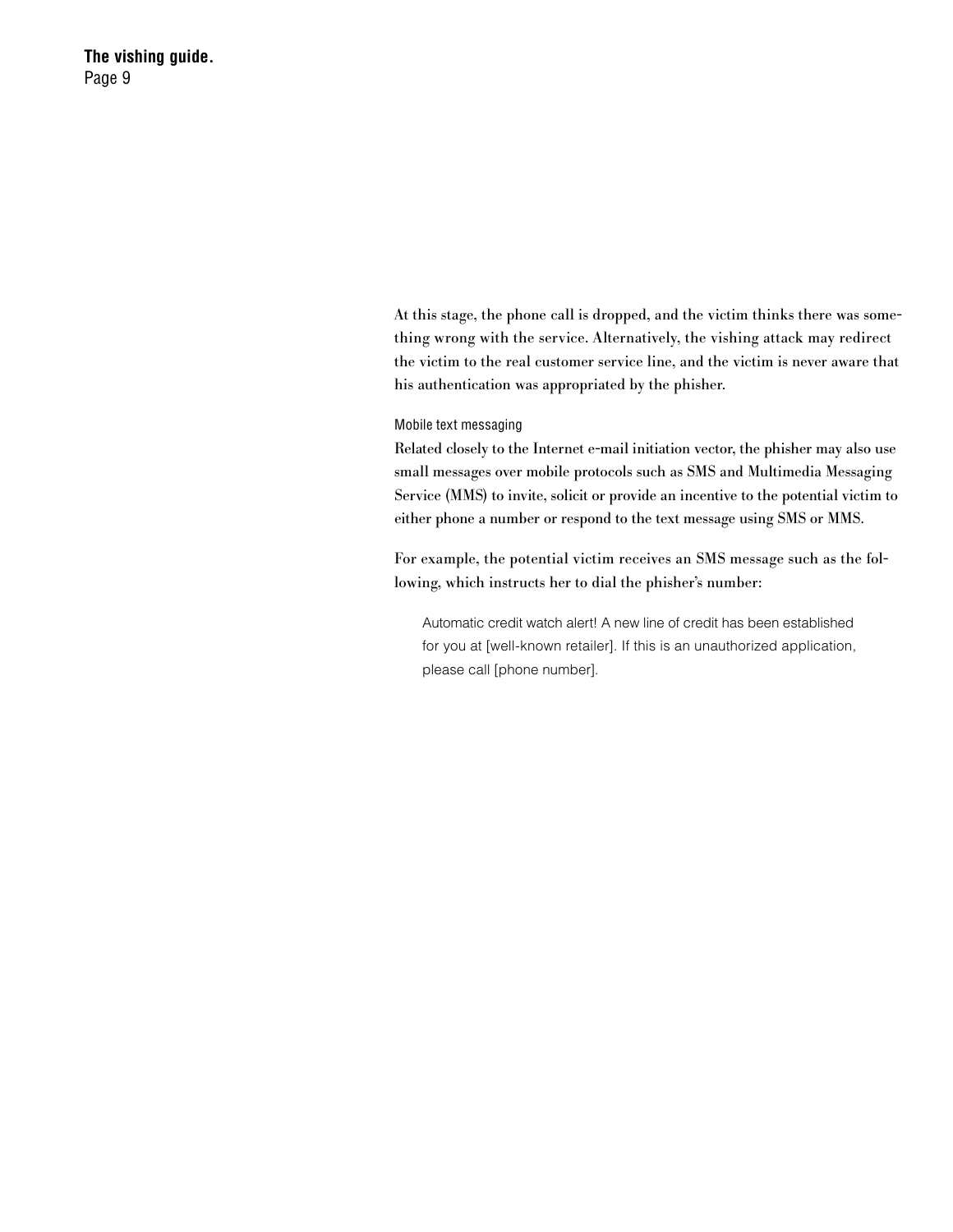> Alternatively, potential victims may receive an SMS message that seems to come from their mobile phone provider and instructs them to reply to the message with personal data. See the example below.

 You have exceeded your monthly [name of victim's cellular provider] text messaging allotment. Text messages will now be charged at 50 cents per message. Reply to this text message with your online authorization code to send an additional 500 messages for only \$2.

Using the MMS message format, the phisher can send a graphical or animated message, with appropriate business logos, to further entice the potential victim.

### Voicemail

Whether by making use of classical war-dialing techniques or newer Session Initiation Protocol (SIP) queries, the phisher can quickly cycle through possible phone numbers or telephony end points to enumerate live numbers. Once enumerated, the phisher can easily send a prerecorded message to each phone, typically targeting a user's voicemail inbox. Voicemail systems are targeted because message delivery scales more easily and requires less technical effort by the phisher.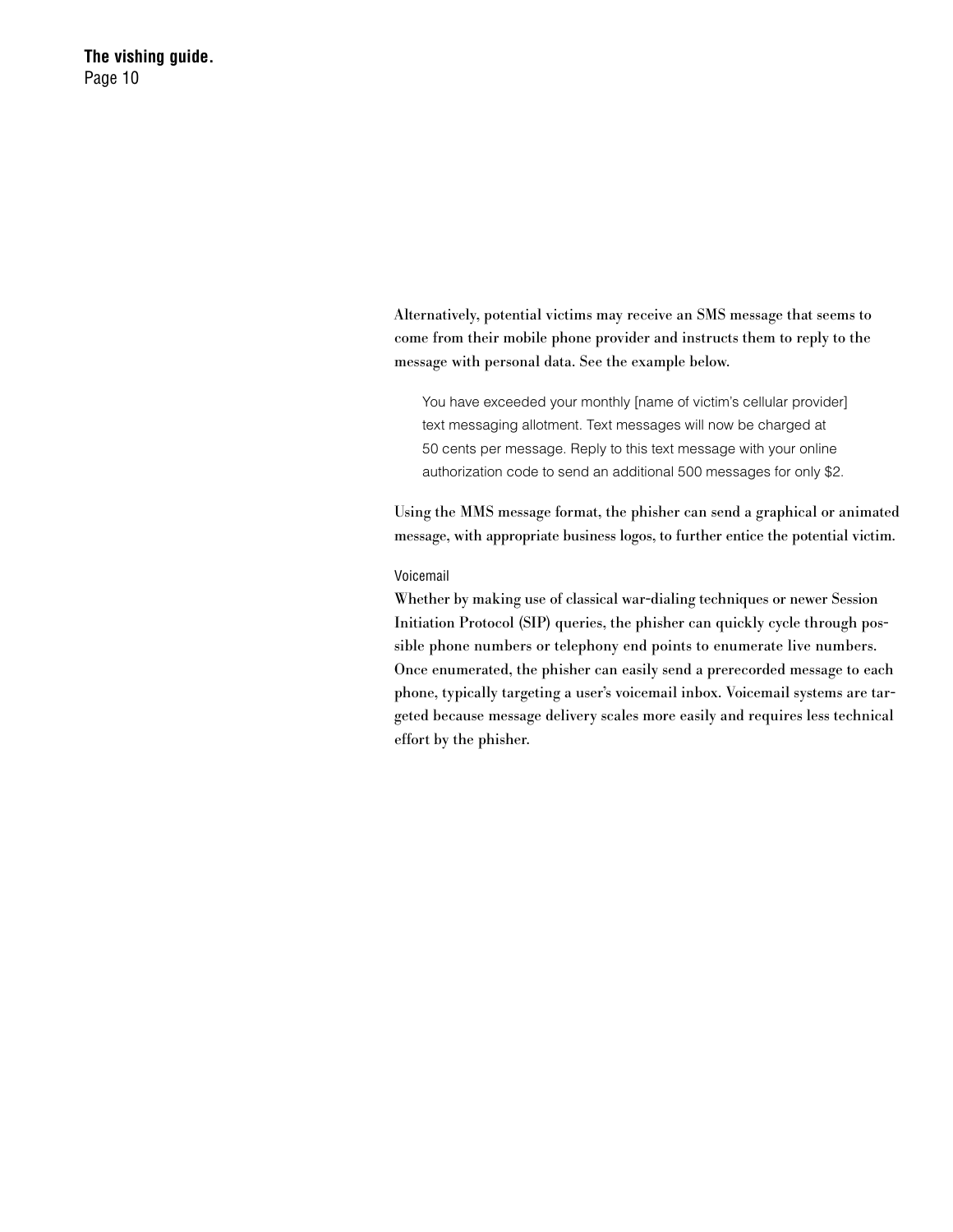> The recorded nature of the voicemail lends itself toward messages that require immediate actions on behalf of the recipient. For example, the potential victim receives the following voicemail message:

Hello, this is Sharon at The Power Company. I am urgently trying to contact you to discuss your move to Los Angeles and confirm the closing of your account and your scheduled end of service. At the present time, all power to your address will be terminated at 9:00 p.m. tomorrow. Please call customer support at [phone number] to arrange for final bill payment.

Because the potential victim has no intention of moving and certainly does not wish to have his power turned off, he will call the number, at which time he will be asked to authenticate himself—perhaps using a credit card and PIN.

## Left message – primary rate callback

With the "left message" vector, the phisher purposefully aims to reach the voicemail repository of the intended victim to leave a message. The message urges the recipient to phone the number left by the phisher. The number is configured to be a primary rate (or similar) service that, when dialed by the victim, generates charges that are billed to the victim and earn the phisher money.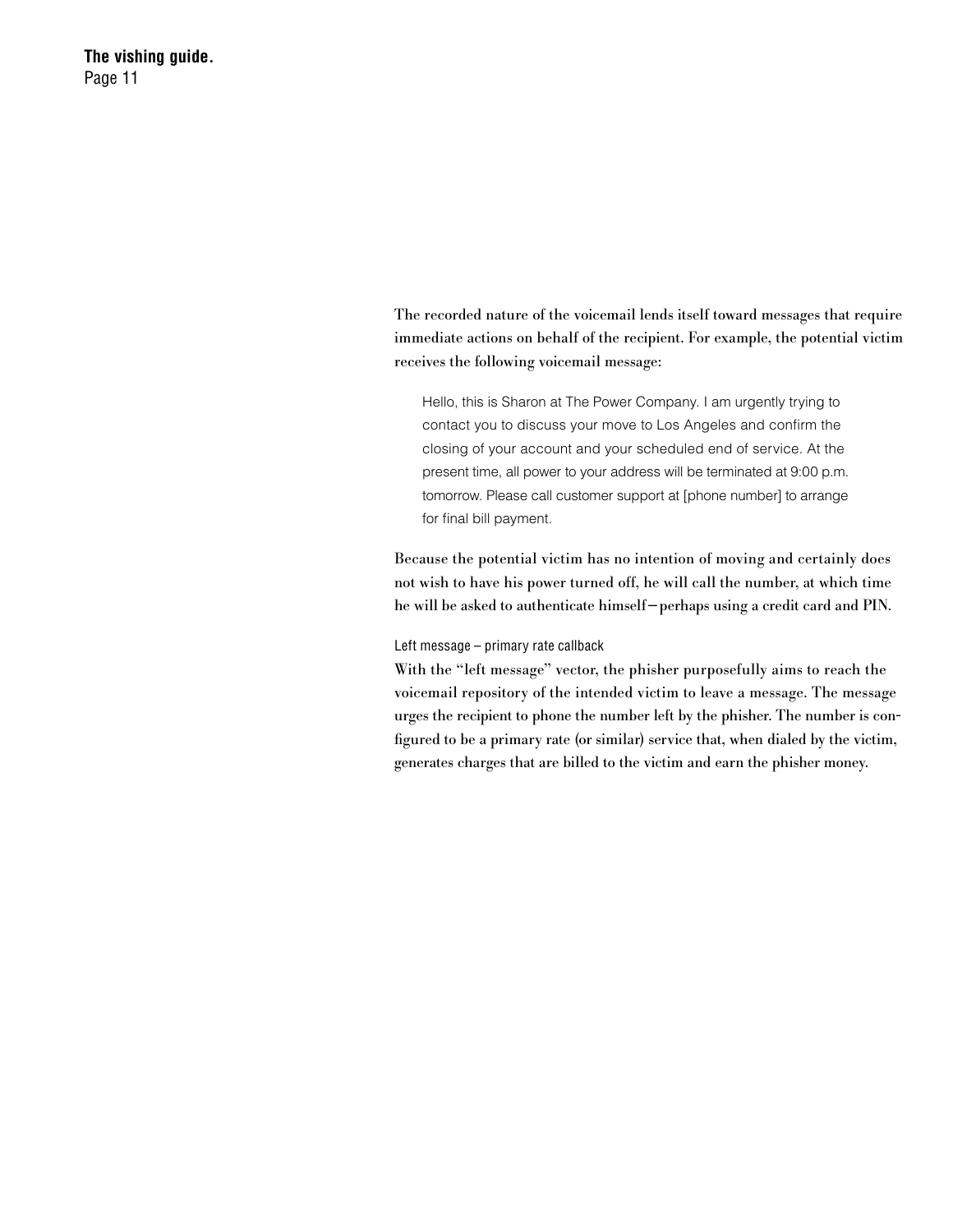## Left message – exploit payload

Here the phisher purposefully aims to reach the voicemail repository of the intended victim to leave a specially constructed message. Because the technology used to receive and store voicemail messages is likely to be very different from the device an intended victim will use to play back the message, it is probable that specially constructed messages may be left that would exploit weaknesses in the play-back technology without adversely affecting the voicemail storage device. Consequently, when the intended victim connects to her voicemail storage system and retrieves the message for playback, a vulnerability is exploited to allow the phisher to either take control of the device or cause it to perform actions not normally authorized by the victim.

### Live

The ability to mask or impersonate various caller IDs is particularly important to phishers. By changing caller ID data, they can help reinforce their social engineering story as well as make it more difficult to track the source of an attack. IP telephony services that allow Internet phones to use local dialing code "point of presence" (POP) exit points (i.e., a phone number within the same regional calling code) can similarly increase the success of an attack.

By merely leveraging this ability—as well as the ability to place an Internet call from anywhere in the world—the phisher can also conduct what could best be called "live" attacks. In a live attack, the phisher initiates the call to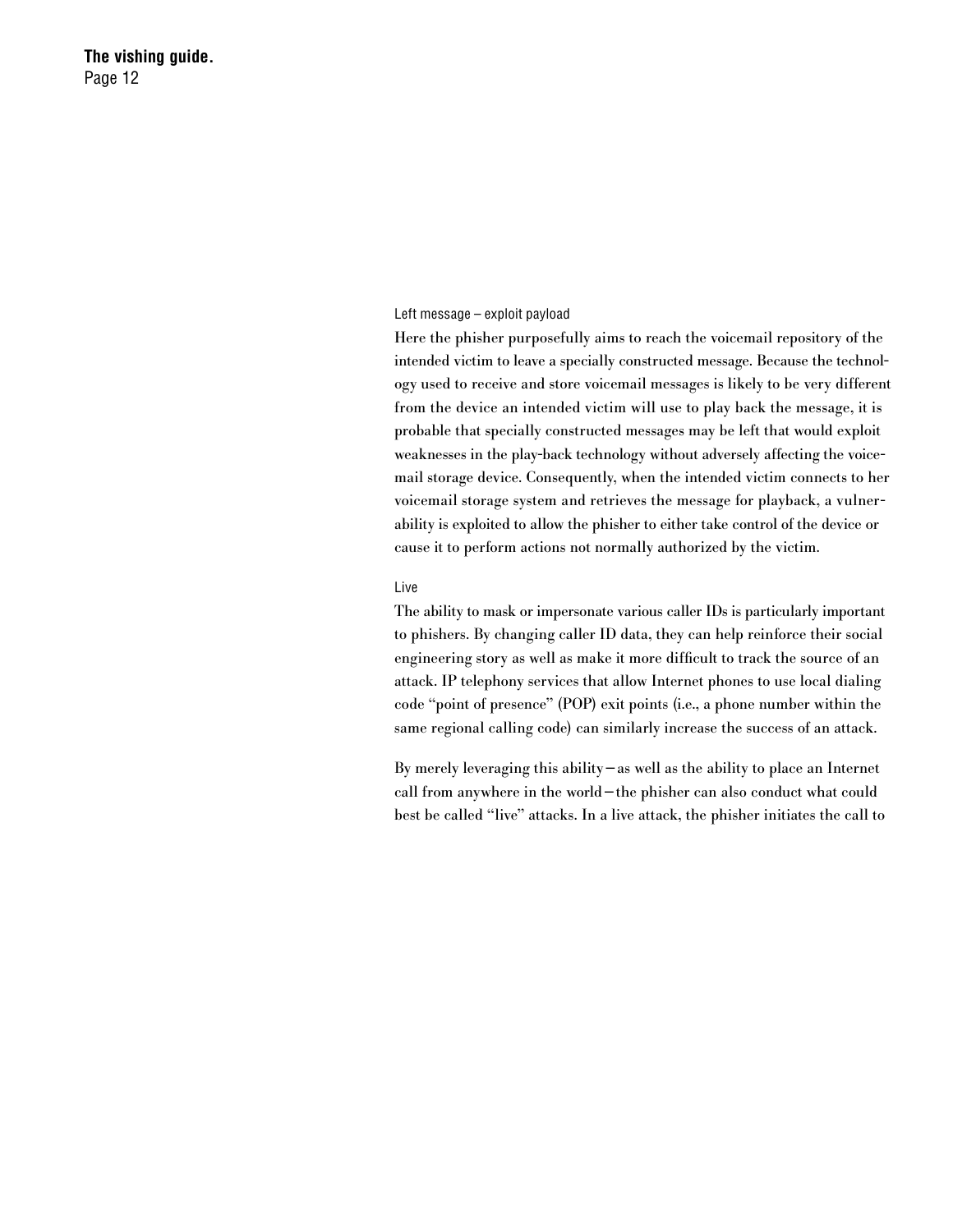> the potential victim, who then encounters an automated voice system that encourages him to supply personal information. To be successful, the phisher will either impersonate a well-known national entity (a major bank or retail chain) or a local business (a local radio station or government office) and use an appropriate caller ID.

> As the cost of Internet calling falls even further, it will be financially viable for organized criminals to essentially build their own call centers to manually walk potential victims through the vishing scam. In other words, they will not be required to use a recorded message. Such a manual attack vector would likely have the highest success rates of all vishing scams.

> Fraudulent live attacks can similarly use the social engineering aspects described in the previous sections of this paper but may be more successful by using more local, timely and interactive messages, such as the following:

- *• Paid survey —After answering the electronic questions, the victim is asked to enter bank card details so that money can be immediately credited to the account.*
- *• Tax alert —The victim is warned that, as a resident of a certain county, he may be able to benefit from a recent tax change. All he has to do is say his name, address and Social Security number.*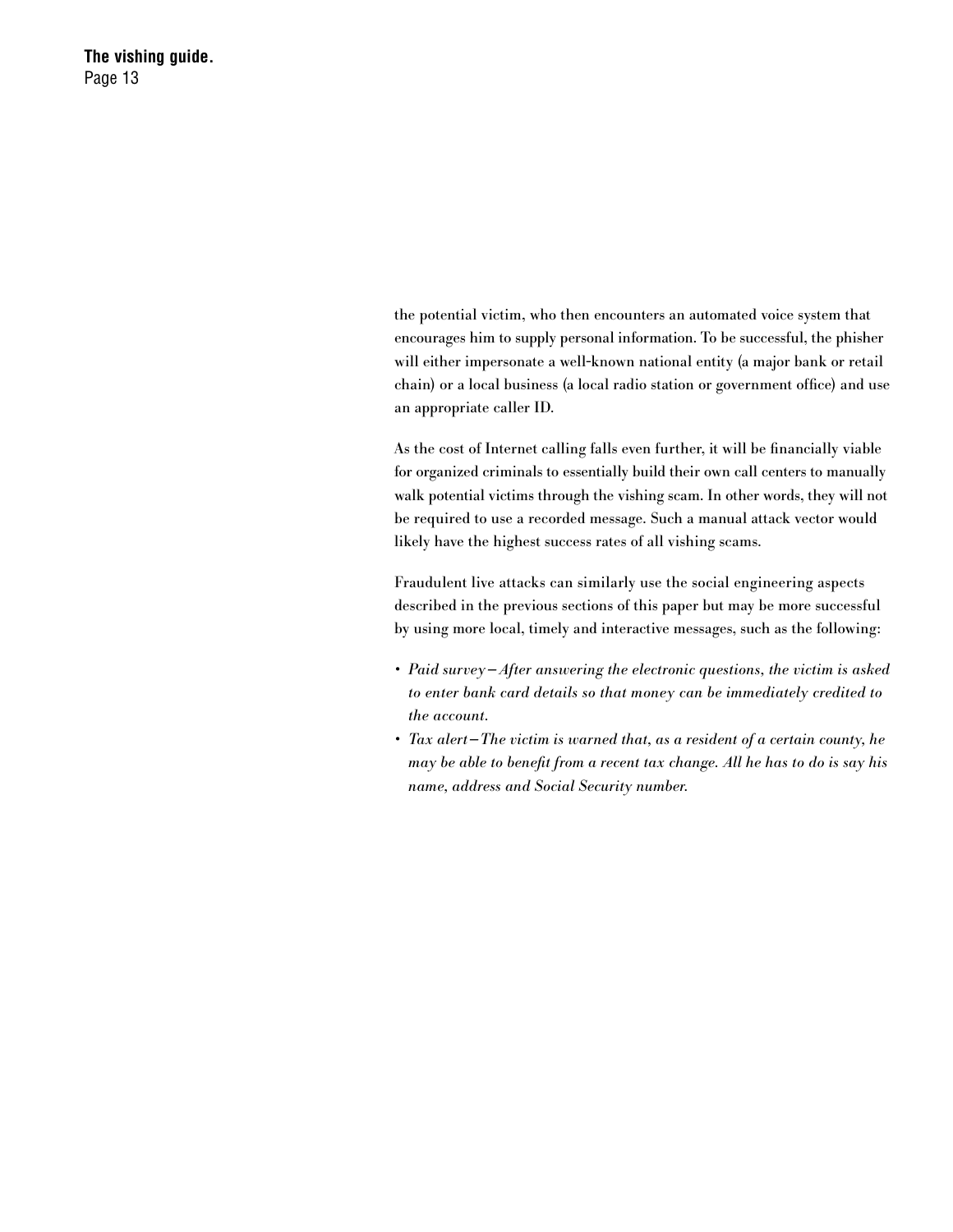#### Future attacks

Vishing will inevitably advance beyond the current range of attack vectors to constitute one component of a sophisticated and targeted attack. Consider the following:

- Dumpster diving The attacker regularly trawls through the trash of local *retailers and will often find receipt rolls and voided transaction notes.* These receipts already hold a wealth of information, for example, cardholders' names, full or partial credit card numbers, transaction dates, items purchased, costs, etc., all of which can be easily leveraged in a highly per*sonalized phishing attack.*
- Card-owner validation Consumers are frequently asked to validate their *presence during a high-value purchase at the checkout. Usually the cash register operator is told to dial a bank number to get a transaction autho*rization number, but first the bank must speak with the cardholder and *verify* that he is, in fact, the account owner. It would be a relatively easy task for organized attackers to insert or impersonate this validation process, *especially in collusion with the register operator. This would enable them* to obtain additional personal information about their victims, for example, *birth dates, Social Security numbers, etc.*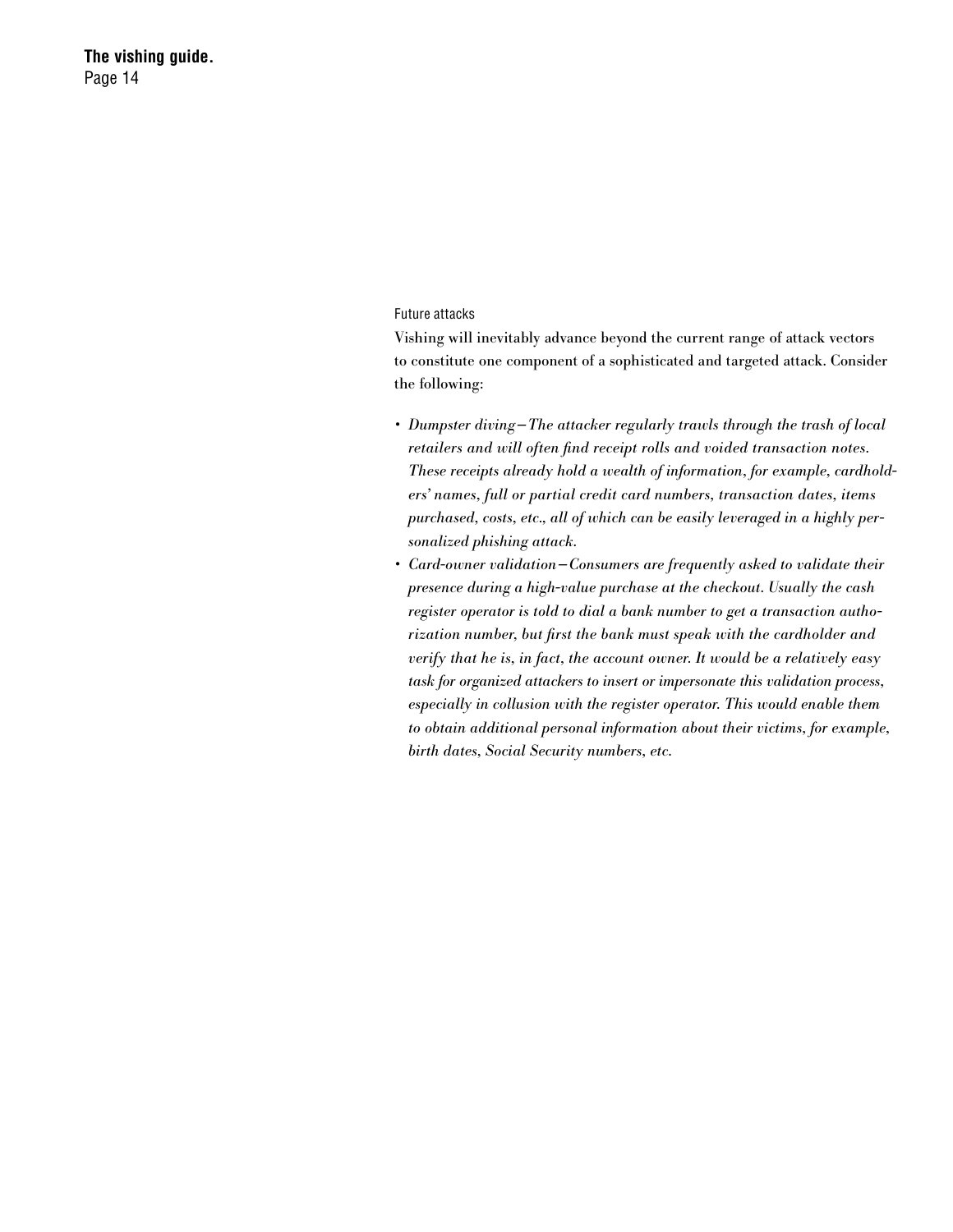- Handset blackmail The phisher may persuade victims to receive or install *a software update to their phones. The phone is then locked and only able to* receive or call numbers owned by the phisher. To unlock the phone, the *victim* must call a specific primary rate number.
- Exploit payloads The phisher causes the phone to automatically prefix all *calls* with a primary rate routing number, either transparently generating *revenue for the phisher with each call by the victim, or automatically intercepting, recording and transcribing the victim's phone calls to automatically identify confidential information.*

## **Conclusions**

Phishing has proven to be an extremely profitable business for criminals. As IP telephony services mature and market penetration expands, we can expect criminal organizations to more frequently adopt phishing techniques, and we can expect to see further evolution of the vishing threat.

Vishing will become an increasingly popular attack vector for phishers because of its ability to reach beyond the computer screen and target a broader range of potential victims and because it is a more effective platform for launching social engineering attacks. The historical trust that consumers have placed in telephony services—the assumption that the phone number calling the consumer can be traced back to a (local) billable address—will be fully leveraged by phishers for maximum profit gain.

## **For more information**

For additional information, contact your IBM sales representative or your IBM Business Partner or visit:

# **ibm.com**/us/iss